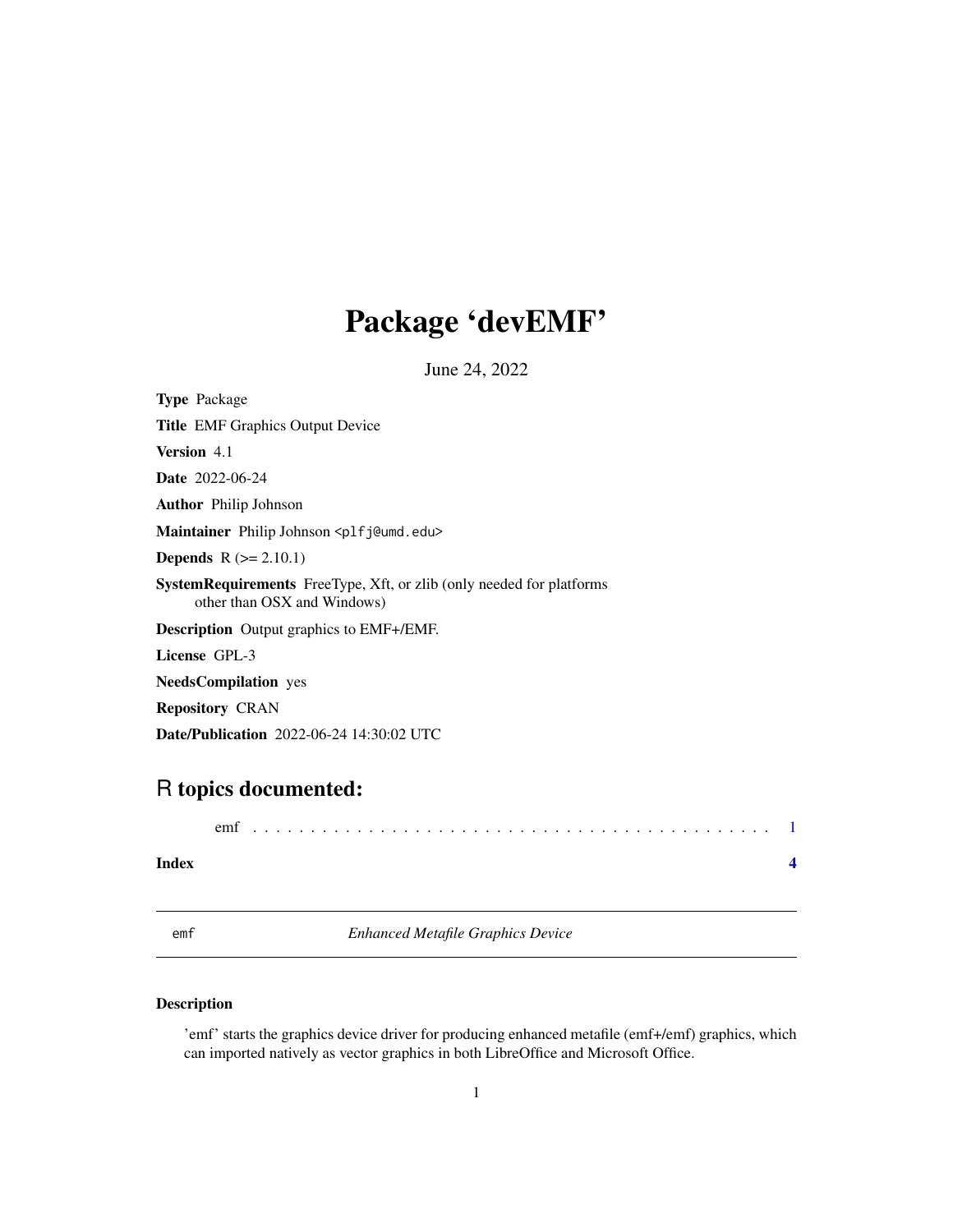#### Usage

```
emf(file = "Rplot.emf", width = 7, height = 7, units = c("in", "cm", "mm"),
   bg = "transparent", fg = "black", pointsize = 12,family = "Helvetica", coordDPI = 300, custom.lty=emfPlus,
    emfPlus=TRUE, emfPlusFont = FALSE, emfPlusRaster = FALSE,
    emfPlusFontToPath = FALSE)
```
#### **Arguments**

| character string giving the name of file.                                                                                                                                                                                         |
|-----------------------------------------------------------------------------------------------------------------------------------------------------------------------------------------------------------------------------------|
| width of plot.                                                                                                                                                                                                                    |
| height of plot.                                                                                                                                                                                                                   |
| units in which width and height are given. Must be one of in (inches, default),<br>cm, or mm.                                                                                                                                     |
| plot background color. If transparent, no background color is painted.                                                                                                                                                            |
| initial foreground color to be used.                                                                                                                                                                                              |
| default font point size to be used.                                                                                                                                                                                               |
| default font family to be used (if you use non-standard fonts, consider setting<br>emfPlusFontToPath=TRUE to ensure text looks correct on the viewing system).                                                                    |
| DPI used for coordinate system (while EMF is a vector format, it (and R) use<br>discrete coordinate systems).                                                                                                                     |
| logical: if false, approximate R line types with EMF standard line types (any<br>program that imports EMF should support this). If true, use exact (custom) R<br>line type, which is only supported by LibreOffice if using EMF+. |
| logical: whether to use EMF+ records or not                                                                                                                                                                                       |
| logical: if using EMF+, should text use EMF+ or EMF records?                                                                                                                                                                      |
| logical: if using EMF+, should raster images use EMF+ or EMF records?<br>emfPlusFontToPath                                                                                                                                        |
| logical: if using EMF+, should text be converted to graphics paths and saved in<br>file?                                                                                                                                          |
|                                                                                                                                                                                                                                   |

#### Details

The standard office suites support very few vector graphics formats for import. Enhanced Metafiles (EMFs) do tend to be supported, which is the purpose of this device. EMF+ is a newer format that is encapsulated within an EMF file and allows options such as partial transparency.

The EMF/EMF+ specifications do not allow for multiple pages; attempting to create multiple pages will result in a warning message and the output file will contain the different pages superimposed.

Also, note EMF/EMF+ does not support font embedding, so with the default options, any fonts used must be present both on the system that you use when you create the graphics file (i.e., when you run R) and on the system that you use to import/view the file. HOWEVER, the emfPlusFontToPath = TRUE option converts text characters into graphics paths and makes the resulting EMF+ files truly portable (although text strings will no longer be editable by downstream programs). This option is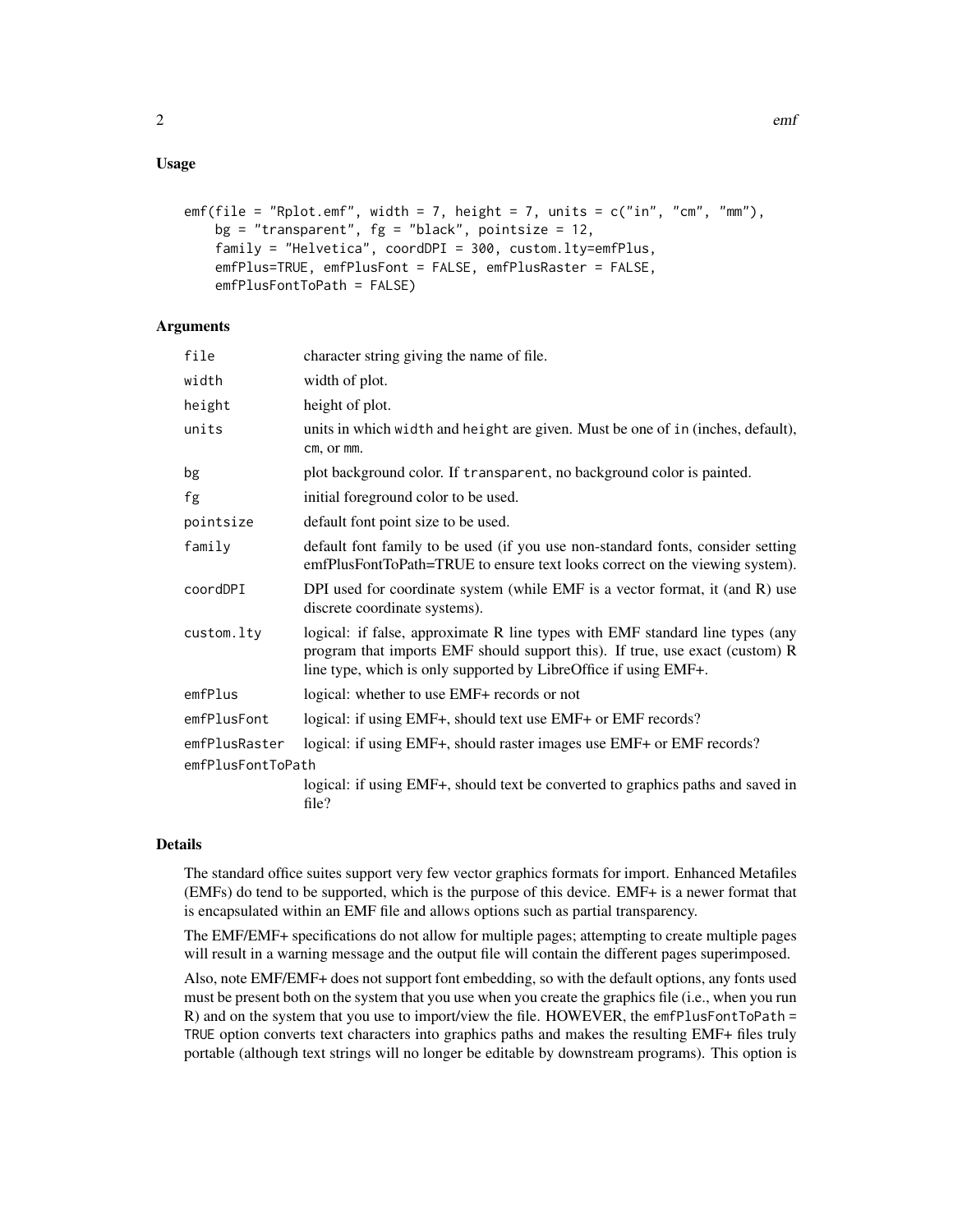currently only implemented for Linux (with FreeType and Xft installed) and Windows. Contact the author if you'd like to request implementation on Apple.

EMF/EMF+ supports Unicode characters, and this package tries to maintain that support as well. However, font metric information is system dependent and on linux depends on FreeType or XFT being installed. Regardless, basic font metrics for the standard Adobe PostScript font families are built into this package.

Only EMF+ allows partial transparency (i.e., the only useful type  $-0.0 <$  alpha  $< 1.0$ ); attempting to use a transparent color when emfPlus = FALSE will result in a warning message and the output will be completely transparent (invisible).

LibreOffice support for EMF+ was incomplete as of version 5, and, cannot handle EMF+ records with rotated text or raster images (hence the options to turn off EMF+ and use EMF instead for these types of records). devEMF defaults to EMF for these records to maintain compatibility, but quality is higher if EMF+ records are used.

#### Known limitations

- EMF (as opposed to EMF+) raster rendering does not support interpolation control.
- EMF (as opposed to EMF+) does not support an alpha channel.
- Path rendering is not implemented for EMF (as opposed to EMF+).

#### Author(s)

Philip Johnson

#### See Also

[Devices](#page-0-1)

#### Examples

```
require(devEMF)
## Not run:
# open file "bar.emf" for graphics output
emf("bar.emf")
# produce the desired graph(s)
plot(1,1)
dev.off() #turn off device and finalize file
```
## End(Not run)

<span id="page-2-0"></span>emf 3